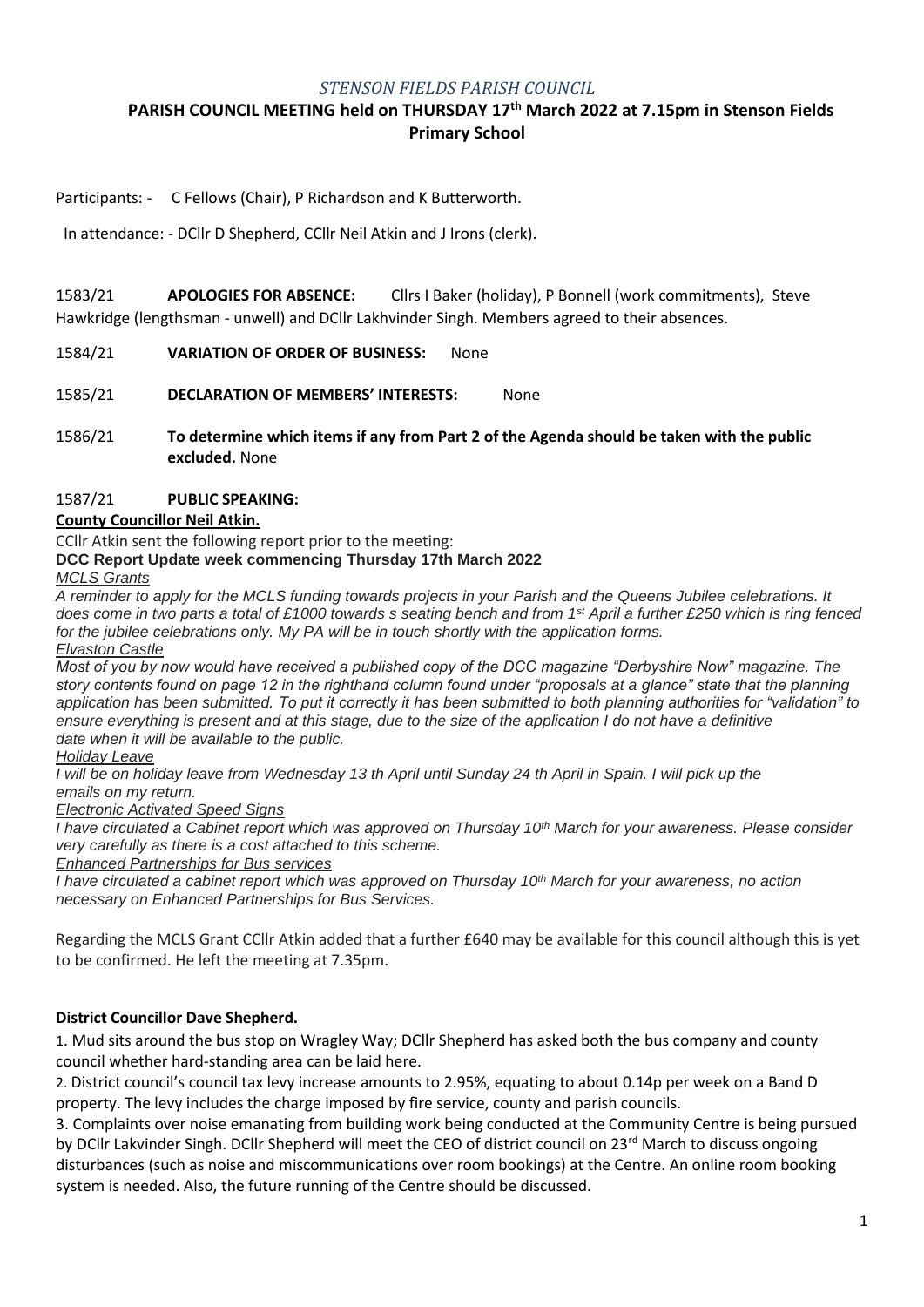4. Cadent gas repair lorries continue to be parked and barriers are still present on Goathland Road creating obstructions resulting in complaints over access. Cadent has promised to address these issues.

5 Rats are evident again at the balancing pond which are probably attracted by bread being thrown to ducks and swans. The pond should now come within SDDC's remit to maintain but DCllr Shepherd believes the council does not want it. Severn Trent is prepared to accept it but the pond and area must first be in a decent state. In either instance a cost is involved.

6. Following on from the above point, landscape gardeners may be employed to maintain the area and tenders may be circulated in this regard. In the meantime, Premier Estates is in charge.

7. He will pursue the installation of long-awaited bollards replacements, especially at Glendon Road and Burnside Close.

Cllr Richardson rued that discarded syringes and needles are scattered in Harebell Lane, off Earls Drive on the new estate. As mentioned above Premier Estates is responsible although Dave will tell them and ask for a schedule of works it undertakes here. He may also hold a meeting with the residents. Cllr Richardson thought that SNT is aware, but clerk will also inform them.

Cllr Butterworth noted that access across the road is impeded near to the Children's' Home at the end of Arleston Lane. Cars park across the dropped kerb; Dave will view it and added that this may fall within the City boundary in which case it is their responsibility.

District Councillor Shepherd left the meeting at 7.55pm.

1588/21 **To approve the minutes of the Parish Council Meeting held on 17 th February 2022.** Once approved the chairman signed these as a true record.

# 1589/21 **CHAIRMAN'S ANNOUNCEMENTS AND REPORTS**

The chairman did not attend any meetings recently but has a school resources committee next week.

# 1590/21 **CLERK'S REPORT**

1 Consider use of the £250 contribution offered by county council to celebrate the Queen's Platinum Jubilee. One possibility suggested by members was a contribution to the school; the chairman will enquire.

2. Clerk sent the VAT repayment form to HMRC for the  $5<sup>th</sup>$  time, by registered post.

3. Clerk circulated an Action List over the progress of ongoing issues to which he added one new item.

4. an agreement between Barrow PC and the district council has surfaced which shows Barrow having maintenance responsibilities for Ledbury Chase play area. Clerk sent a response to SDDC advising that if Barrow wishes to either terminate or continue with the agreement it must discuss it with SDDC; if the latter, there is no need to have a new one drawn between us and SDDC. Members **agreed** with this approach therefore clerk will confirm council's wishes to SDDC. District council has confirmed that it inspects play equipment at Ledbury Chase as part of its ongoing maintenance checks every month; and Zurich Insurance check it once per year.

# 1591/21 **Matters for Decision or Discussion:**

a) Police Issues/Speed Limits/Road Safety. To elaborate on CCllr Atkin's report above, County council intends holding a 12-month trial of Speed Indicator Devices, which are a type of electronic vehicle activated sign that records traffic speeds. Members briefly discussed this and **agreed** to hold the conversation over to the next meeting.

b) Saxon Gate at Newton Village Development, Stenson Road. Covered earlier in DCllr Shepherd's report.

c) Lengthsmen Scheme. In his absence Steve Hawkridge gave the following report to the clerk:

*1. Several dog owners have approached me to query if a dog poo bin could be put anywhere on Stenson Road from Wragley Way to Grampian way as there are none along there.*

*2. There seems to be a new trend with owners picking up dog poo but then just leaving it dumped on the floor. This is occurring in several areas not just one.*

*3. When you talk about the bench placement I wondered if there could be one put in the 5-a-side area.*

*4. The new park equipment seems to be a hit with the children it is also generating a lot more litter.*

*5. Jane will be absent from work from 11th April for about 3 or 4 weeks.* 

- Members decided that they should look at a suitable site to place a dog bin; and consider placing a bench near the 5 a-side pitch on Fox Close. .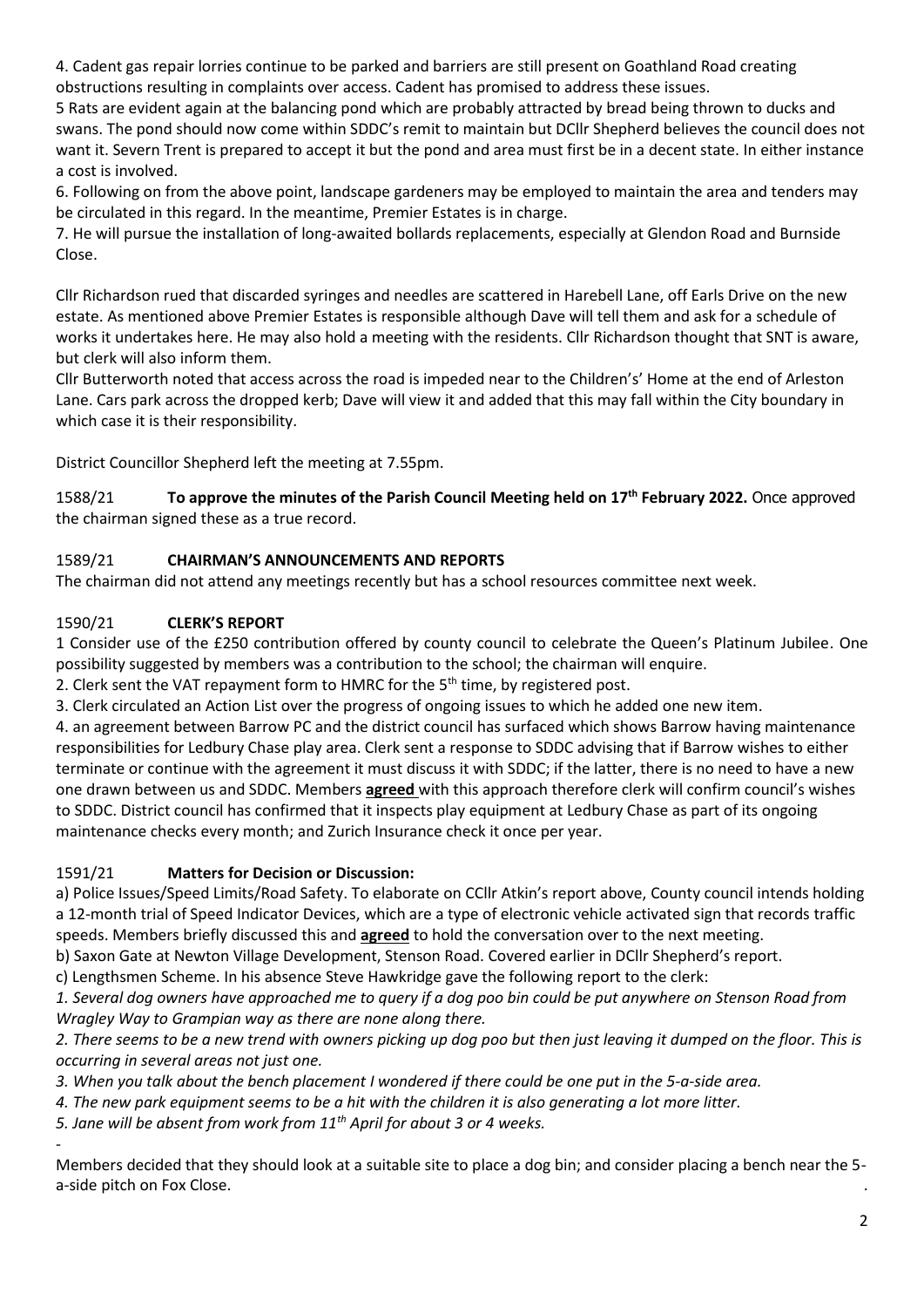d) Environmental issues (Biffa, trees, bulbs, bins, etc). Clerk awaits a reply from district council tree officer for a site visit to assess tree replacement/ plantings in the area.

e) to consider this year's SDDC concurrent functions increased grant award and an updated budget. Clerk has a broad outline of possible s136 expenditure. Some tweaking of this will be required depending on SDDC's reply over benches (which they might now provide and fit but not fund).

f) to discuss possible installation of public benches. Linked to the above point, Clerk also asked SDDC whether we may install child's fitness equipment instead of benches and awaits a reply. Clerk has previously circulated details of the fitness equipment to members.

# 1592/21 **PLANNING**

### **To consider planning applications**:

CD9/0222/33 - Installation of a timber gazebo at Stenson Fields Primary Community School, Goathland Road, Stenson Fields. **Resolved:** no objection.

### 1593/21 **Finance for payment**

(a) Accounts for Payment were approved for payment (via internet bank transfer).

| <b>Reference</b>       | Payee-                                                             | <b>Total £</b> |
|------------------------|--------------------------------------------------------------------|----------------|
| 17 <sup>th</sup> March | J Irons - Clerk's salary 4 weeks to $11th$ February                | 939.06         |
| 17 <sup>th</sup> March | J Irons - clerk's expenses January - February*                     | 109.04         |
| 17 <sup>th</sup> March | J Hawkridge - Lengthsman pay 4 weeks to 11 <sup>th</sup> February* | 276.07         |
| 17 <sup>th</sup> March | S Hawkridge – Lengthsman pay 4 weeks to $11th$ February            | 218.30         |
| 17 <sup>th</sup> March | HMRC -employee's tax & NI January - February                       | 43.29          |
| 17 <sup>th</sup> March | DCC - clerk's pension return March                                 | 241.48         |
| 17 <sup>th</sup> March | Biffa - waste collection March to June 2022                        | 468.78         |
| 17 <sup>th</sup> March | DCC - room hire July 2021-Feb 2022                                 | 270.25         |
| 17 <sup>th</sup> March | DALC - subscription 2022/23                                        | 823.47         |
|                        | <b>TOTAL</b>                                                       | 3389.74        |

\*clerk's expenses comprise the following:

*Shardlow to Stenson Fields & return (28 miles at 0.65p per mile)*

| on 17th March to attend the March meeting                        | f 18.20 |
|------------------------------------------------------------------|---------|
| M/S Office 365 annual subscription 2022-23                       | £59.99  |
| Resending of VAT repayment form via registered post on 9th March | £ 6.85  |
| Home allowance (£24 per 4-week)                                  | £ 24.00 |
|                                                                  | £109.04 |

|                  | Jane Hawkridge's expenses comprise the following: |
|------------------|---------------------------------------------------|
| Bin bags         | £15.99                                            |
| Wheelie bin bags | £41.98                                            |
|                  | £56.97                                            |

(b) Income: none

(c) Bank balance as at  $28<sup>th</sup>$  February 2022  $E$  £15059.15

- 1594/21 **TO RECEIVE FEEDBACK AND REPORTS FROM COUNCIL REPRESENTATIVES ON OUTSIDE BODIES**  None.
- 1595/21 **ITEMS FOR INFORMATION** Clerk had circulated recent DALC newsletters and Coronavirus updates received through DALC's Zoom meetings.